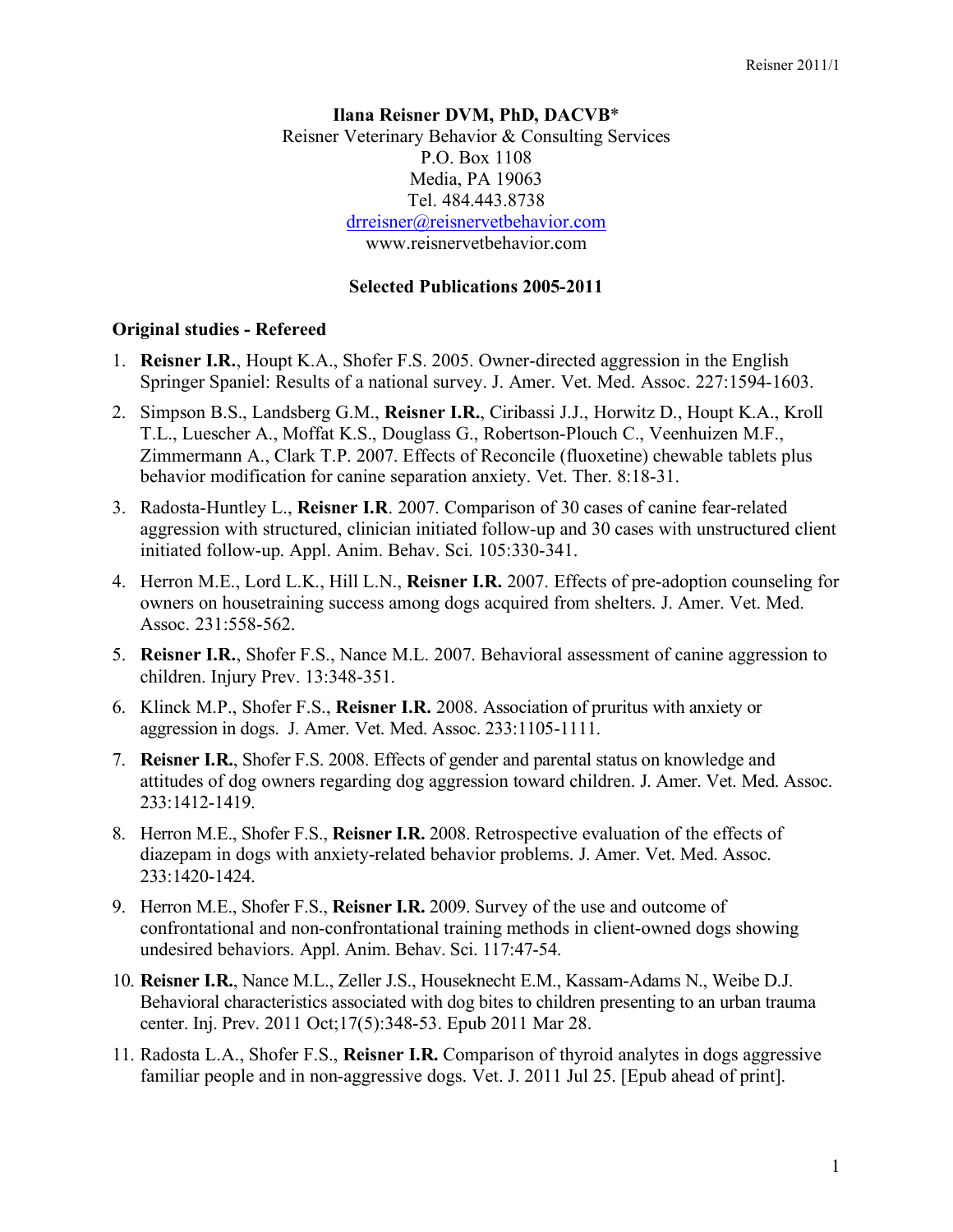# **Chapters, Reviews, Editorials:**

- 1. Radosta-Huntley L., **Reisner I.R.** 2005. Leash training the adult dog. Clinician's Brief: J. N. A. Vet. Conf. 3:41-42.
- 2. Luescher A.U., **Reisner I.R.** 2008. Canine aggression toward familiar people: A new look at an old problem. Vet. Clin. N. A. Sm. Anim. Pract. 38:1107-1130.
- 3. **Reisner I.R.** Canine aggression toward children. In *Blackwell's Five Minute Veterinary Consult: Canine & Feline*,  $5<sup>th</sup>$  Ed. (Tilley, L.P. & Smith Jr., F.W.K., ed.), Blackwell Publishing: Ames [In press]
- 4. **Reisner I.R.** Teaching clients about safety with dogs [Review] NAVC Clinician's Brief, May 2011:71-74.
- 5. **Reisner I.R.** Dog Whisperer or Old Yeller? A discussion of training and behavior modification techniques [Review] NAVC Clinician's Brief, September 2011.

## **Abstracts and Posters:**

- 1. Radosta-Huntley L., \***Reisner I.R**. Comparison of 30 cases of canine fear-related aggression with structured, clinician initiated follow-up and 30 cases with unstructured client initiated follow-up. International Veterinary Behaviour Meeting, Minneapolis, MN, July 14-15, 2005. [Recipient of ACVB Resident Research Award 2005]
- 2. Radosta-Huntley L.A., Shofer F.S., \***Reisner I.R.** Comparison of thyroid values in aggressive and nonaggressive dogs. American College of Veterinary Behaviorists/American Veterinary Society of Animal Behavior Scientific Symposium, Honolulu, HI, July 17, 2006. [Recipient of ACVB Resident Research Award 2006]
- 3. **Reisner I.R**, Shofer F.S., Nance M.L. Canine aggression to children: A retrospective study of 103 dogs referred to a university veterinary behavior clinic. American College of Veterinary Behaviorists/American Veterinary Society of Animal Behavior Scientific Symposium, Washington, DC, July 16, 2007.
- 4. **Reisner I.R.**, Shofer F.S. Comparison of parent and non-parent knowledge, attitudes and practice regarding dog aggression towards children [Poster]. American College of Veterinary Behaviorists/American Veterinary Society of Animal Behavior Scientific Symposium, Washington, DC, July 16, 2007.
- 5. Sherman Simpson B., Landsberg G., **Reisner I.**, Ciribassi J., Horwitz D., Houpt K., Kroll T., Luescher A., Moffat K., Douglas G. Robertson-Plouch C., Veenhuizen M., Zimmermann A., Clark T. The effectiveness of fluoxetine chewable tablets with behavior management for the treatment of canine separation anxiety. American College of Veterinary Behaviorists/American Veterinary Society of Animal Behavior Scientific Symposium, Washington, DC, July 16, 2007.
- 6. Herron M.E., Lord L.K., Hill L.N., \***Reisner I.R.**. The effects of pre-adoption counseling on canine housetraining success. American College of Veterinary Behaviorists/American Veterinary Society of Animal Behavior Scientific Symposium, Washington, DC, July 16, 2007.
- 7. **Reisner I.R**, Shofer F.S., Nance M.L. Canine aggression to children: A retrospective study of 103 dogs referred to a university veterinary behavior clinic [Poster]. Annual Faculty Research Retreat, School of Veterinary Medicine, University of Pennsylvania, Swarthmore, PA. June 13, 2008.